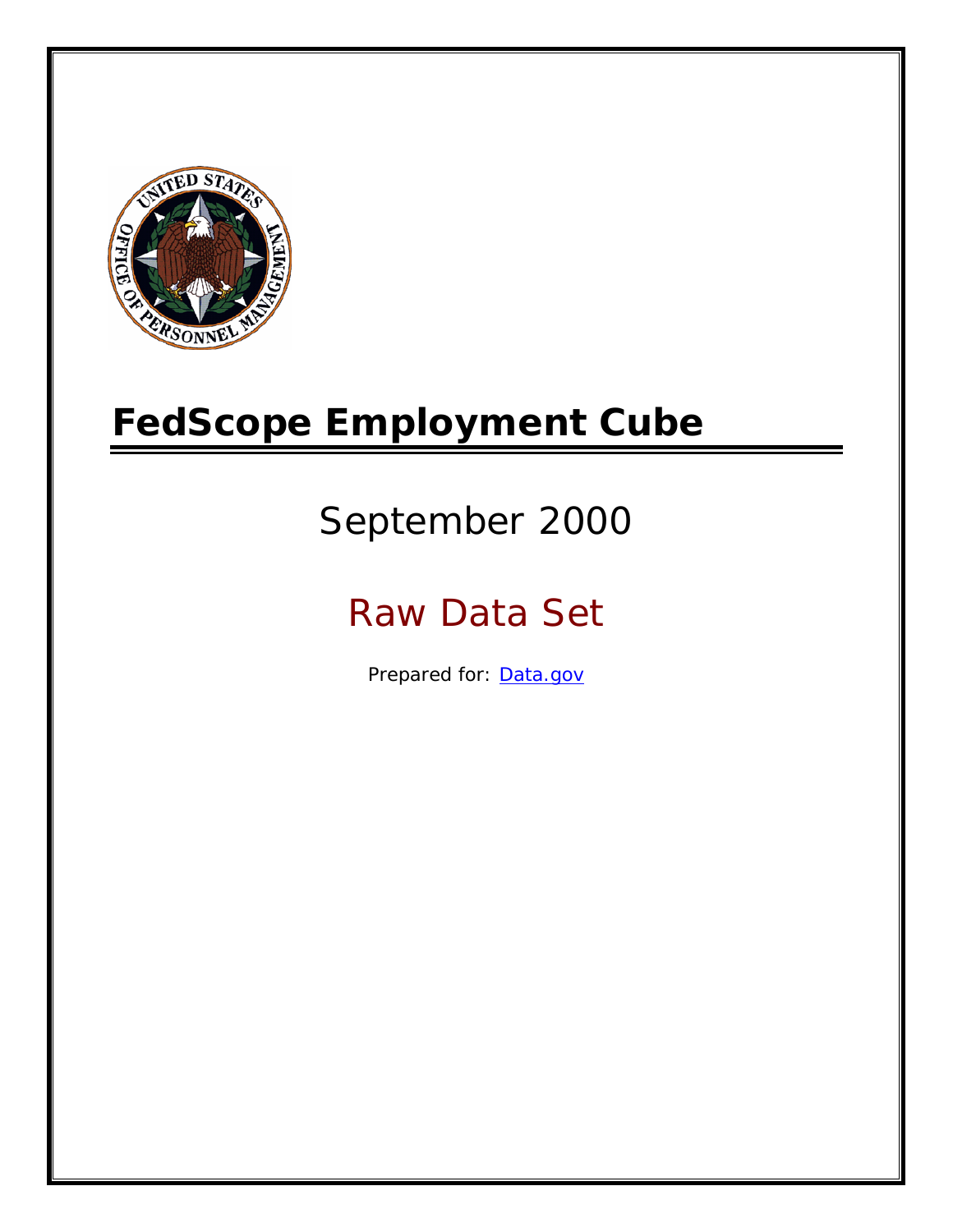

# **Table of Contents**

| $\mathbf{1}$ | <b>OVERVIEW</b>                                | 3              |
|--------------|------------------------------------------------|----------------|
| 1.1          | Purpose                                        | 3              |
| 1.2          | <b>Scope</b>                                   | 3              |
| 2            | <b>RAW DATA SET FILE</b>                       | 3              |
| 2.1          | <b>FACTDATA</b>                                | 3              |
| 3            | <b>DIMENSION TRANSLATIONS FILES</b>            | 5              |
| 3.1          | Agency                                         | 5              |
| 3.2          | Location                                       | 6              |
| 3.3          | Age                                            | 6              |
| 3.4          | <b>Education Level</b>                         | $\overline{7}$ |
| 3.5          | <b>General Schedule &amp; Equivalent Grade</b> | 8              |
| 3.6          | <b>Length of Service</b>                       | 8              |
| 3.7          | Occupation                                     | 9              |
| 3.8          | <b>Occupation Category</b>                     | 9              |
| 3.9          | Pay Plan & Grade                               | 10             |
| 3.10         | <b>Salary Level</b>                            | 10             |
|              | 3.11 STEM Occupations                          | 11             |
|              | 3.12 Supervisory Status                        | 11             |
|              | 3.13 Type of Appointment                       | 12             |
|              | 3.14 Work Schedule                             | 12             |
| 3.15         | <b>Work Status</b>                             | 13             |
|              | 3.16 Date                                      | 13             |
|              | 3.17 Employment                                | 14             |
|              | 3.18 Average Salary                            | 14             |
|              | 3.19 Average Length of Service                 | 14             |
| 4            | <b>DATA DEFINITIONS</b>                        | 15             |
| 4.1          | Agency                                         | 15             |
| 4.2          | Location                                       | 15             |
| 4.3          | Age                                            | 15             |
| 4.4          | <b>Education Level</b>                         | 15             |
| 4.5          | <b>General Schedule &amp; Equivalent Grade</b> | 15             |
| 4.6          | <b>Length of Service</b>                       | 15             |
| 4.7          | Occupation                                     | 15             |
| 4.8          | <b>Occupation Category</b>                     | 15             |
| 4.9          | Pay Plan & Grade                               | 16             |
| 4.10         | <b>Salary Level</b>                            | 16             |
| 4.11         | <b>STEM Occupations</b>                        | 16             |
| 4.12         | <b>Supervisory Status</b>                      | 16             |
| 4.13         | <b>Type of Appointment</b>                     | 16             |
| 4.14         | <b>Work Schedule</b>                           | 16             |

**Source**: FedScope (https://www.fedscope.opm.gov/) 1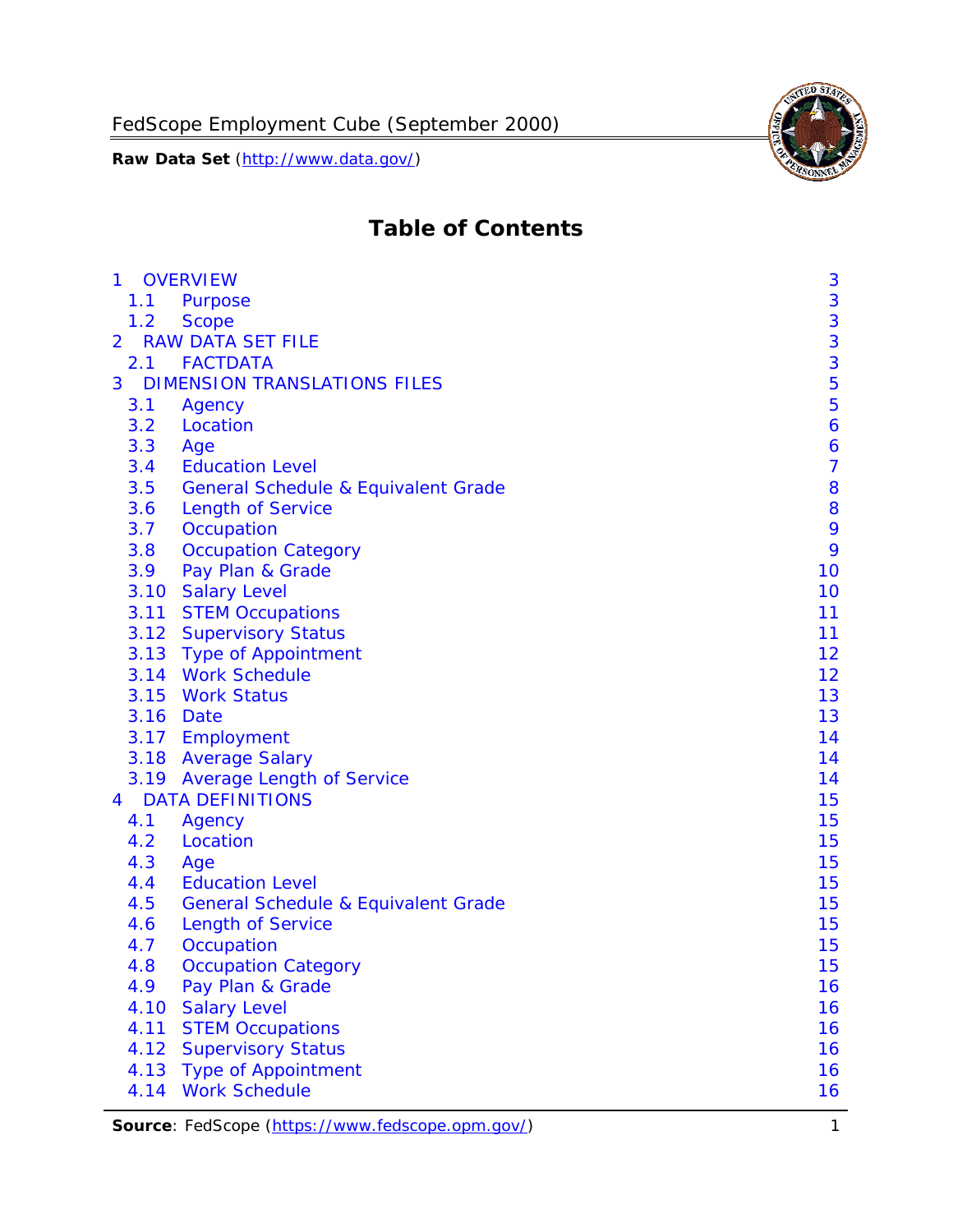FedScope Employment Cube (September 2000)

**Raw Data Set** (http://www.data.gov/)

|     | 4.15 Work Status                                    | 16 |
|-----|-----------------------------------------------------|----|
|     | 4.16 Date                                           | 16 |
|     | 4.17 Employment                                     | 17 |
|     | 4.18 Average Salary                                 | 17 |
|     | 4.19 Average Length of Service                      | 17 |
|     | 5 APPENDIX                                          | 18 |
| 5.1 | SAS Program to Read Raw Data Sets for Data Analysis | 18 |
| 5.2 | <b>FedScope General Public Web Site</b>             | 18 |

# **Listing of Tables**

| Table 2.1: FACTDATA.TXT Record Layout   | 4  |
|-----------------------------------------|----|
| Table 3.1: DTagy.txt Record Layout      | 5  |
| Table 3.2: DTloc.txt Record Layout      | 6  |
| Table 3.3: DTagelvl.txt Record Layout   | 6  |
| Table 3.4: DTedlvl.txt Record Layout    | 7  |
| Table 3.5: DTgsegrd.txt Record Layout   | 8  |
| Table 3.6: DTIoslyl.txt Record Layout   | 8  |
| Table 3.7: DTocc.txt Record Layout      | 9  |
| Table 3.8: DTpatco.txt Record Layout    | 9  |
| Table 3.9: DTppgrd.txt Record Layout    | 10 |
| Table 3.10: DTsallvl.txt Record Layout  | 10 |
| Table 3.11: DTstemocc.txt Record Layout | 11 |
| Table 3.12: DTsuper.txt Record Layout   | 11 |
| Table 3.13: DTtoa.txt Record Layout     | 12 |
| Table 3.14: DTwrksch.txt Record Layout  | 12 |
| Table 3.15: DTwkstat.txt Record Layout  | 13 |
| Table 3.16: DTdate.txt Record Layout    | 13 |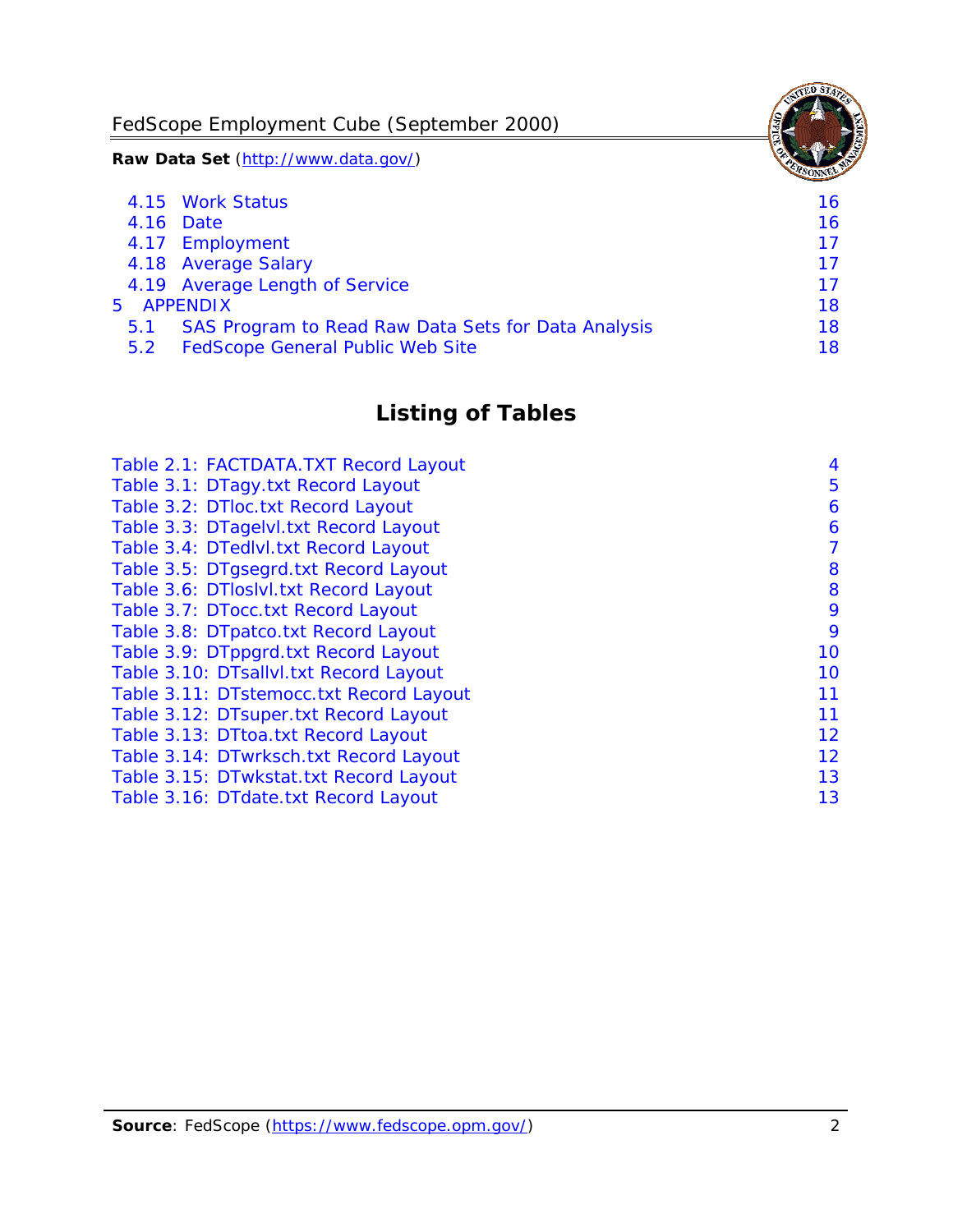<span id="page-3-0"></span>

#### *1.1 Purpose*

<span id="page-3-1"></span>The purpose of this raw data set is to increase public access to high value, machine readable datasets generated by the U.S. Office of Personnel Management. The FedScope Employment Cube data sets are available via [Data.gov](http://www.data.gov/).

## <span id="page-3-2"></span>*1.2 Scope*

The scope of this raw data set includes data elements used in the creation of the FedScope Employment Cube [\(https://www.fedscope.opm.gov/\)](https://www.fedscope.opm.gov/). **NOTE**: Starting in FY 2010, the OPM Statistical Data Mart (SDM) is the source for all FedScope data. The SDM is processed data from the Enterprise Human Resources Integration (EHRI) data warehouse. Data is processed on a quarterly basis (i.e. March, June, September and December).

# <span id="page-3-3"></span>**2 RAW DATA SET FILE**

## <span id="page-3-4"></span>*2.1 FACTDATA*

This "**delimited**" (comma separated value (**CSV**)) raw data set provides employee population data as of September 2000. Each column value is separated by a "**comma**" from the next column's value and each row starts a new record. Each record contains 20 data elements. The record layout for FACTDATA.TXT is depicted in [Table 2.1](#page-4-1) below:

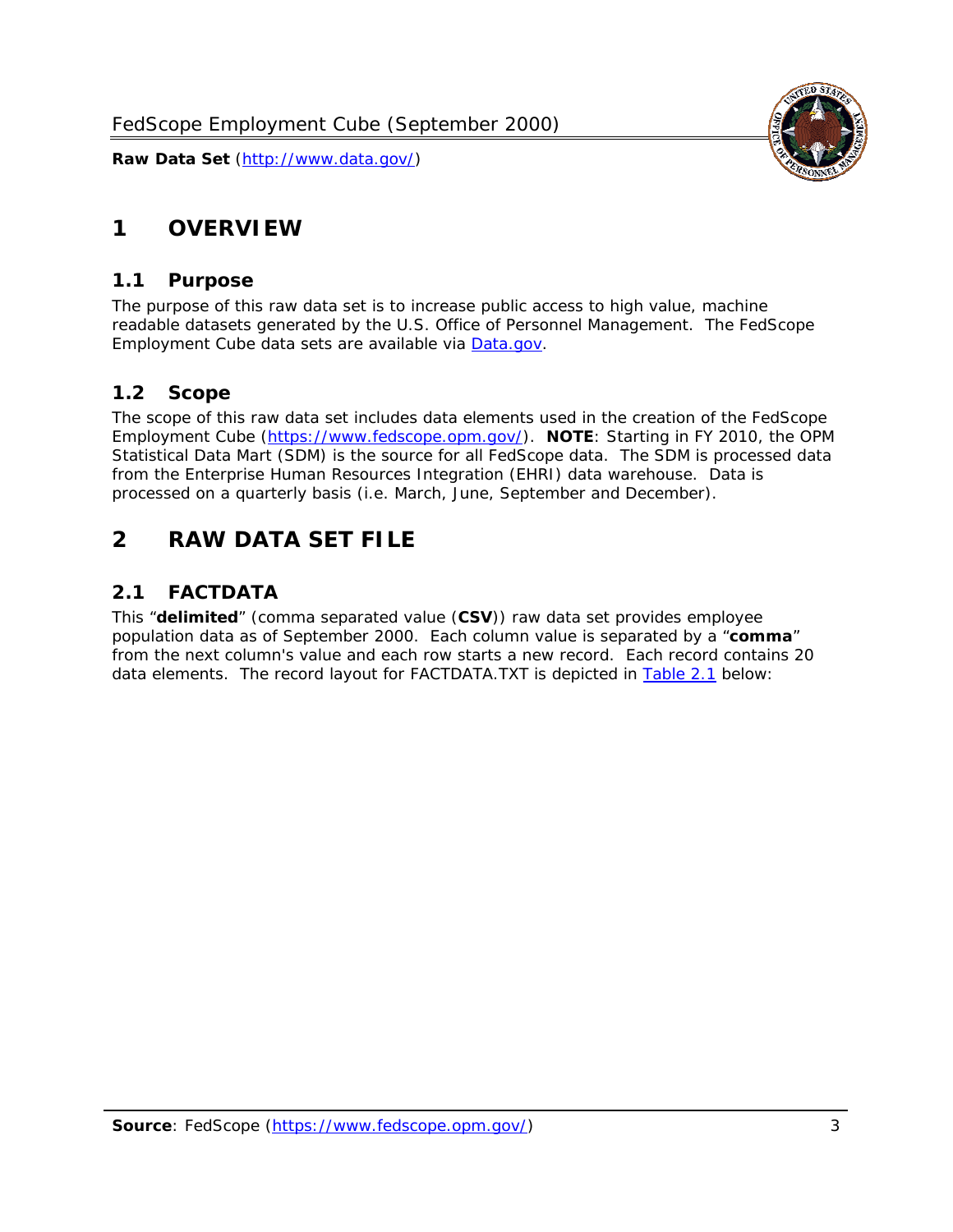<span id="page-4-1"></span><span id="page-4-0"></span>

**NOTE**: If importing this table (data set) into Excel, change the "column data format" for columns 1-17 from "General" to "Text". Columns 18-20 can be imported as "General" data format. In Excel, the "General" data format converts numeric values to numbers. Columns 1-17 are TEXT fields; Columns 18-20 are NUMERIC fields.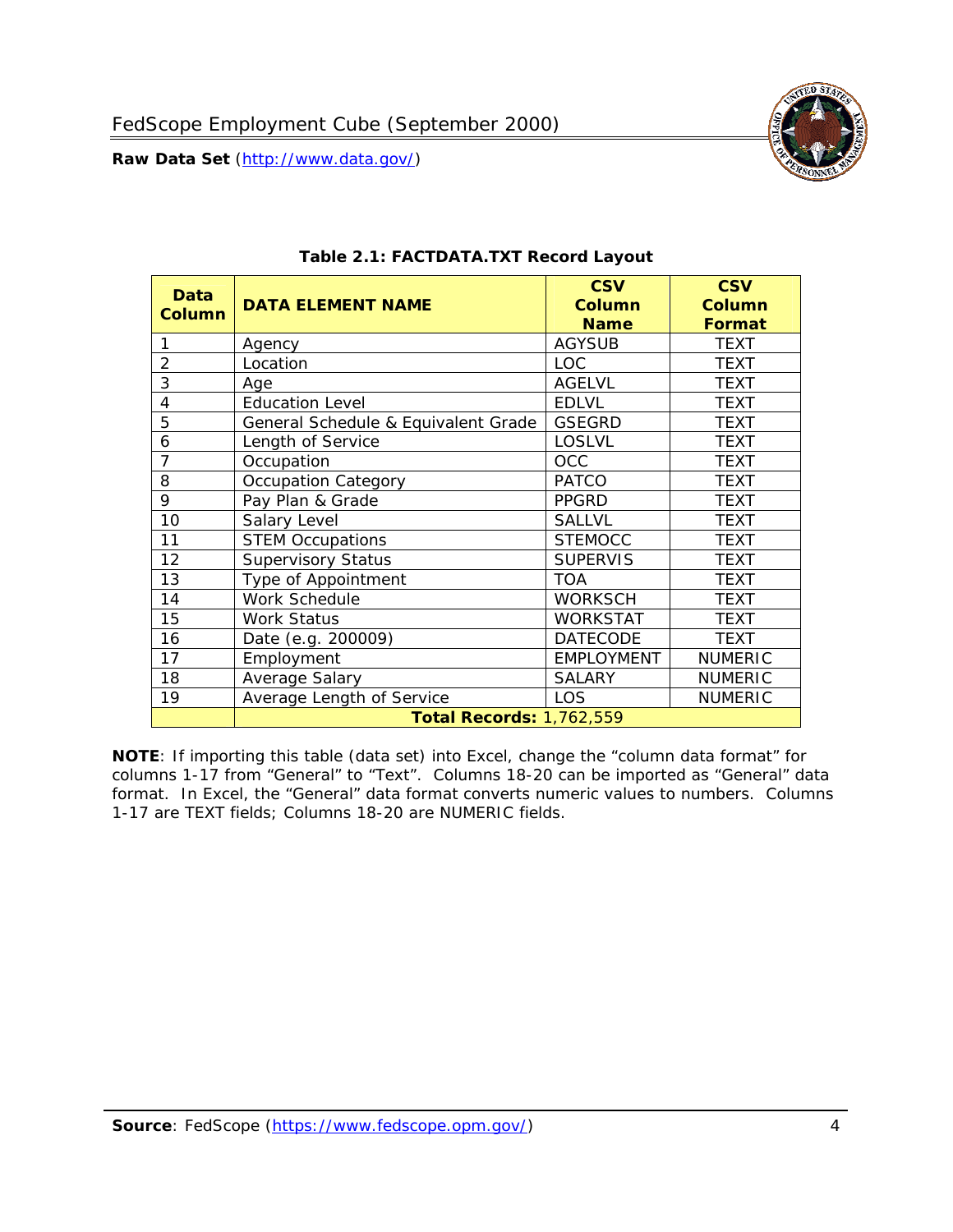

# <span id="page-5-0"></span>**3 DIMENSION TRANSLATIONS FILES**

#### <span id="page-5-1"></span>*3.1 Agency*

<span id="page-5-3"></span><span id="page-5-2"></span>This "**delimited**" (comma separated value (**CSV**)) data file provides translations for the agency data element contained in the employee population data file (FACTDATA.TXT). See [Table 2.1.](#page-4-1) Each column value is separated by a "**comma**" from the next column's value and each row starts a new record. Each record contains 6 data elements. The record layout for DTagy.txt is depicted in [Table 3.1](#page-5-3) below:

| Data<br>Column            | <b>DATA ELEMENT NAME</b>       | <b>CSV</b><br><b>Column</b><br><b>Name</b> | <b>CSV</b><br>Column<br><b>Format</b> |  |
|---------------------------|--------------------------------|--------------------------------------------|---------------------------------------|--|
|                           | Agency Type                    | <b>AGYTYP</b>                              | <b>TEXT</b>                           |  |
|                           | <b>Agency Type Translation</b> | <b>AGYTYPT</b>                             | <b>TEXT</b>                           |  |
| 3                         | Agency                         | AGY                                        | <b>TEXT</b>                           |  |
|                           | <b>Agency Translation</b>      | AGYT                                       | <b>TEXT</b>                           |  |
| -5                        | Agency Sub element             | <b>AGYSUB</b>                              | <b>TEXT</b>                           |  |
|                           | Agency Sub element Translation | <b>AGYSUBT</b>                             | <b>TEXT</b>                           |  |
| <b>Total Records: 521</b> |                                |                                            |                                       |  |

#### **Table 3.1: DTagy.txt Record Layout**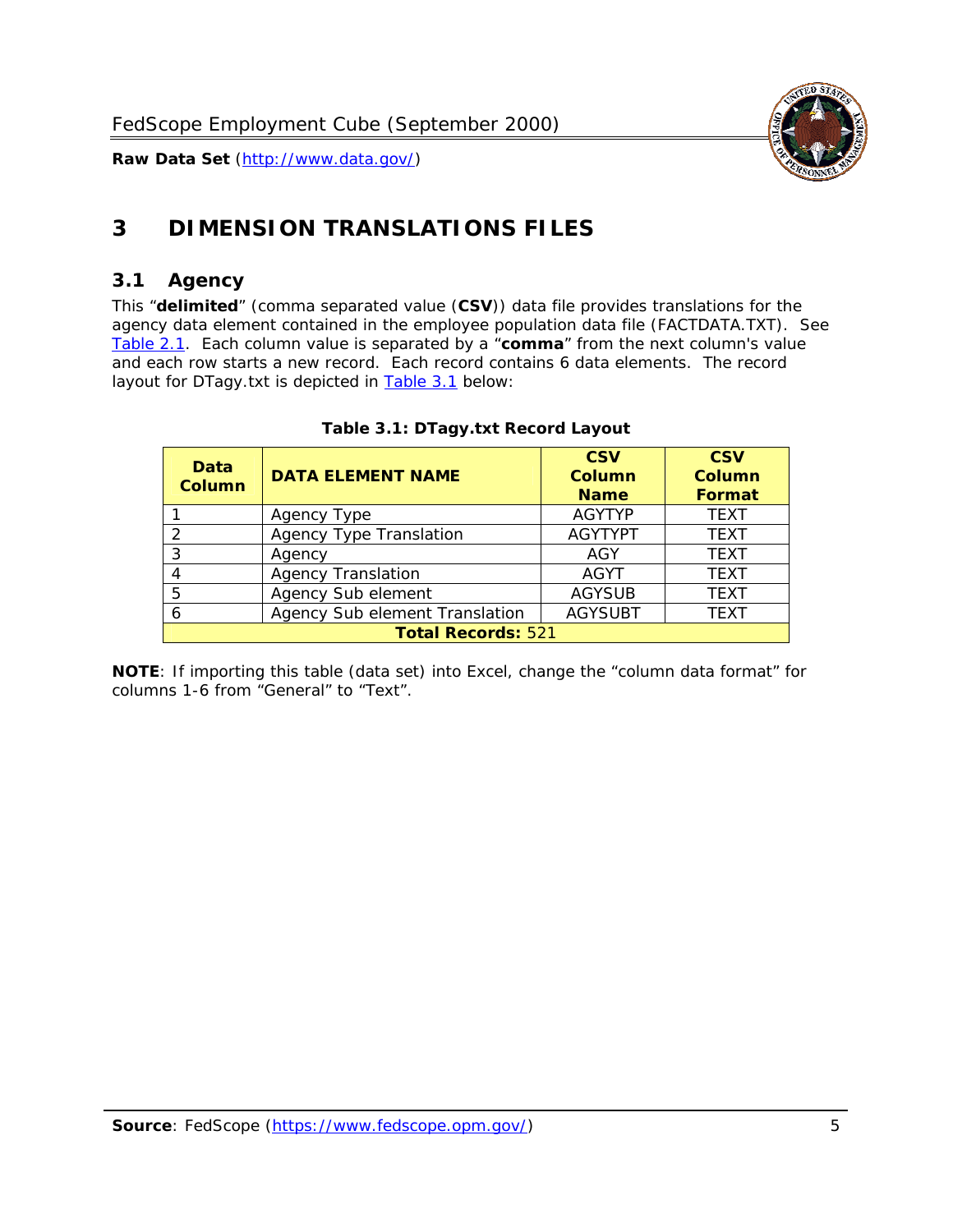

#### <span id="page-6-0"></span>*3.2 Location*

<span id="page-6-4"></span><span id="page-6-2"></span>This "**delimited**" (comma separated value (**CSV**)) data file provides translations for the location data element contained in the employee population data file (FACTDATA.TXT). See [Table 2.1.](#page-4-1) Each column value is separated by a "**comma**" from the next column's value and each row starts a new record. Each record contains 4 data elements. The record layout for DTloc.txt is depicted in [Table 3.2](#page-6-4) below:

| Data<br><b>Column</b>     | <b>DATA ELEMENT NAME</b>         | <b>CSV</b><br>Column<br><b>Name</b> | <b>CSV</b><br><b>Column</b><br><b>Format</b> |  |  |
|---------------------------|----------------------------------|-------------------------------------|----------------------------------------------|--|--|
|                           | Location Type                    | <b>LOCTYP</b>                       | <b>TFXT</b>                                  |  |  |
|                           | Location Type Translation        | <b>LOCTYPT</b>                      | <b>TFXT</b>                                  |  |  |
| ⌒                         | State/Country                    | <b>LOC</b>                          | <b>TEXT</b>                                  |  |  |
|                           | <b>State/Country Translation</b> | LOCT                                | <b>TFXT</b>                                  |  |  |
| <b>Total Records: 238</b> |                                  |                                     |                                              |  |  |

#### **Table 3.2: DTloc.txt Record Layout**

**NOTE**: If importing this table (data set) into Excel, change the "column data format" for columns 1-4 from "General" to "Text".

#### <span id="page-6-1"></span>*3.3 Age*

<span id="page-6-5"></span><span id="page-6-3"></span>This "**delimited**" (comma separated value (**CSV**)) data file provides translations for the age data element contained in the employee population data file (FACTDATA.TXT). See [Table](#page-4-1) [2.1](#page-4-1). Each column value is separated by a "**comma**" from the next column's value and each row starts a new record. Each record contains 2 data elements. The record layout for DTagelvl.txt is depicted in [Table 3.3](#page-6-5) below:

| Data<br><b>Column</b>    | <b>DATA ELEMENT NAME</b> | <b>CSV</b><br>Column<br><b>Name</b> | <b>CSV</b><br>Column<br><b>Format</b> |  |
|--------------------------|--------------------------|-------------------------------------|---------------------------------------|--|
|                          | Aae                      | AGELVL                              | TFXT                                  |  |
|                          | Age Translation          | AGFI VI T                           | TFXT                                  |  |
| <b>Total Records: 12</b> |                          |                                     |                                       |  |

|  |  | Table 3.3: DTagelvl.txt Record Layout |  |
|--|--|---------------------------------------|--|
|  |  |                                       |  |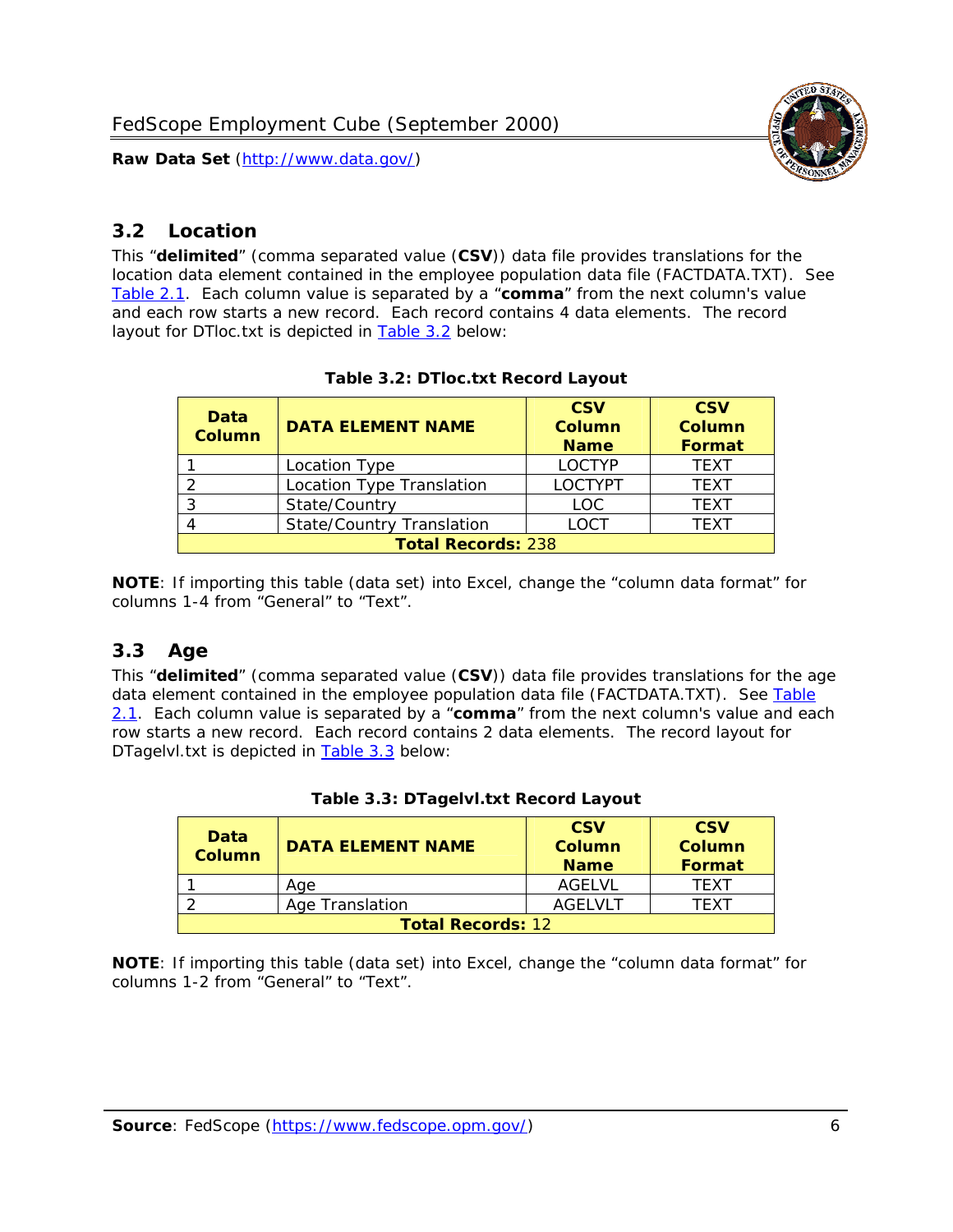

### <span id="page-7-0"></span>*3.4 Education Level*

<span id="page-7-2"></span><span id="page-7-1"></span>This "**delimited**" (comma separated value (**CSV**)) data file provides translations for the education level data element contained in the employee population data file (FACTDATA.TXT). See [Table 2.1](#page-4-1). Each column value is separated by a "**comma**" from the next column's value and each row starts a new record. Each record contains 4 data elements. The record layout for DTedlvl.txt is depicted in [Table 3.4](#page-7-2) below:

| Data<br><b>Column</b>    | <b>DATA ELEMENT NAME</b>                | <b>CSV</b><br><b>Column</b><br><b>Name</b> | <b>CSV</b><br><b>Column</b><br><b>Format</b> |  |  |
|--------------------------|-----------------------------------------|--------------------------------------------|----------------------------------------------|--|--|
|                          | <b>Education Level Type</b>             | <b>EDLVLTYP</b>                            | <b>TEXT</b>                                  |  |  |
|                          | <b>Education Level Type Translation</b> | <b>EDLVLTYPT</b>                           | <b>TEXT</b>                                  |  |  |
|                          | <b>Education Level</b>                  | <b>EDLVL</b>                               | <b>TEXT</b>                                  |  |  |
|                          | <b>Education Level Translation</b>      | <b>EDLVLT</b>                              | <b>TEXT</b>                                  |  |  |
| <b>Total Records: 24</b> |                                         |                                            |                                              |  |  |

#### **Table 3.4: DTedlvl.txt Record Layout**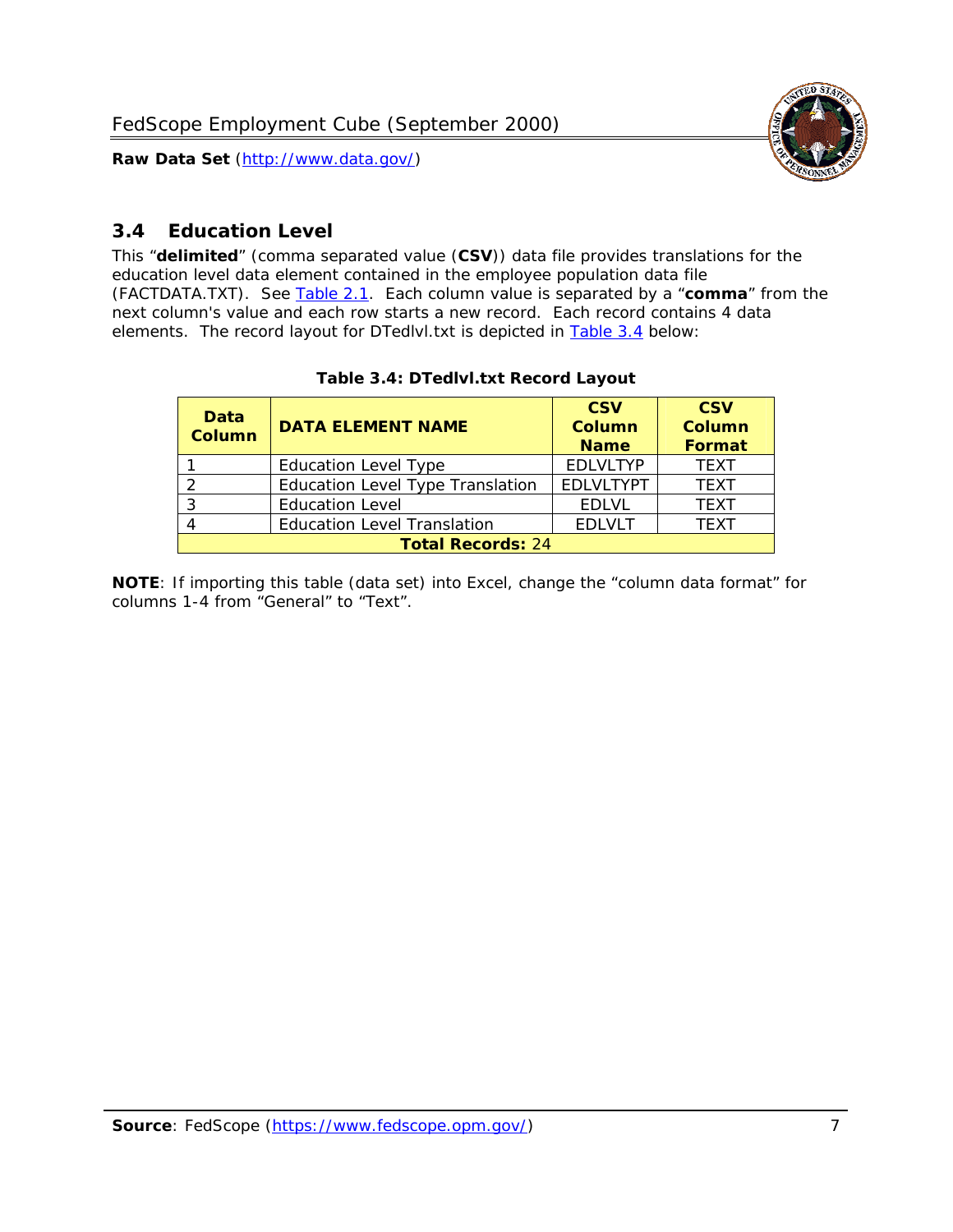<span id="page-8-0"></span>

This "**delimited**" (comma separated value (**CSV**)) data file provides translations for the general schedule & equivalent grade data element contained in the employee population data file (FACTDATA.TXT). See [Table 2.1](#page-4-1). Each column value is separated by a "**comma**" from the next column's value and each row starts a new record. Each record contains 1 data element. The record layout for DTgsegrd.txt is depicted in [Table 3.5](#page-8-4) below:

#### **Table 3.5: DTgsegrd.txt Record Layout**

<span id="page-8-4"></span><span id="page-8-2"></span>

| Data<br>Column | <b>DATA ELEMENT NAME</b>            |        | <b>CSV</b><br>Column<br><b>Format</b> |  |  |  |
|----------------|-------------------------------------|--------|---------------------------------------|--|--|--|
|                | General Schedule & Equivalent Grade | GSFGRD | <b>TFXT</b>                           |  |  |  |
|                | <b>Total Records: 17</b>            |        |                                       |  |  |  |

**NOTE**: If importing this table (data set) into Excel, change the "column data format" for column 1-from "General" to "Text".

#### <span id="page-8-1"></span>*3.6 Length of Service*

<span id="page-8-5"></span>This "**delimited**" (comma separated value (**CSV**)) data file provides translations for the length of service data element contained in the employee population data file (FACTDATA.TXT). See [Table 2.1](#page-4-1). Each column value is separated by a "**comma**" from the next column's value and each row starts a new record. Each record contains 2 data elements. The record layout for DTloslvl.txt is depicted in [Table 3.6](#page-8-5) below:

<span id="page-8-3"></span>

| Data<br><b>Column</b>    | <b>DATA ELEMENT NAME</b>      | <b>CSV</b><br><b>Column</b><br><b>Name</b> | <b>CSV</b><br>Column<br>Format |  |  |
|--------------------------|-------------------------------|--------------------------------------------|--------------------------------|--|--|
|                          | Length of Service             | LOSLVL                                     | TFXT                           |  |  |
|                          | Length of Service Translation | LOSI VLT                                   | TFXT                           |  |  |
| <b>Total Records: 11</b> |                               |                                            |                                |  |  |

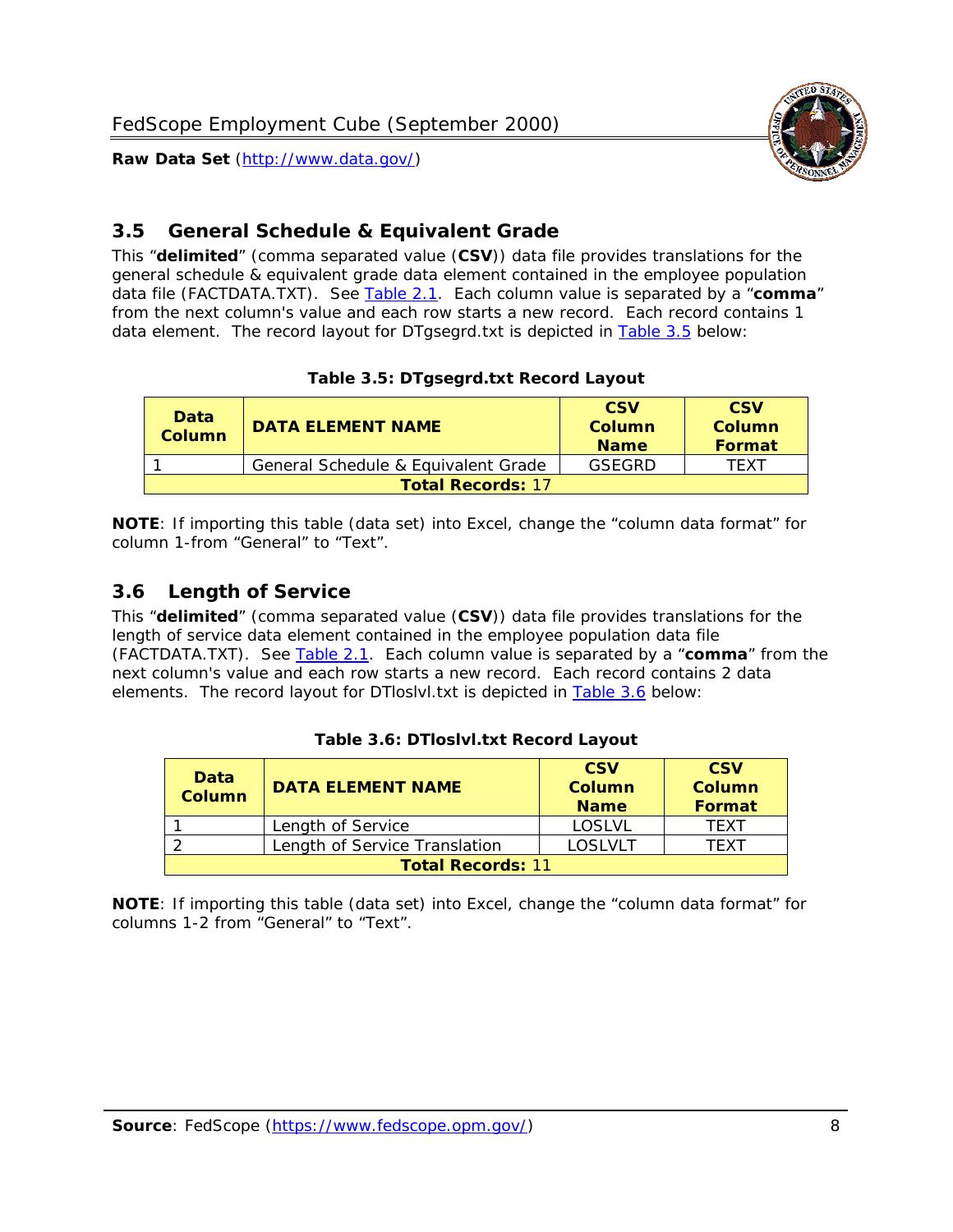

#### <span id="page-9-0"></span>*3.7 Occupation*

<span id="page-9-4"></span>This "**delimited**" (comma separated value (**CSV**)) data file provides translations for the occupation data element contained in the employee population data file (FACTDATA.TXT). See [Table 2.1](#page-4-1). Each column value is separated by a "**comma**" from the next column's value and each row starts a new record. Each record contains 6 data elements. The record layout for DTocc.txt is depicted in [Table 3.7](#page-9-4) below:

<span id="page-9-2"></span>

| Data<br><b>Column</b>     | <b>DATA ELEMENT NAME</b>             | <b>CSV</b><br>Column<br><b>Name</b> | <b>CSV</b><br>Column<br><b>Format</b> |  |  |
|---------------------------|--------------------------------------|-------------------------------------|---------------------------------------|--|--|
|                           | Occupation Type                      | <b>OCCTYP</b>                       | <b>TEXT</b>                           |  |  |
|                           | Occupation Type Translation          | <b>OCCTYPT</b>                      | <b>TEXT</b>                           |  |  |
| ર                         | <b>Occupation Family</b>             | <b>OCCFAM</b>                       | <b>TEXT</b>                           |  |  |
|                           | <b>Occupation Family Translation</b> | <b>OCCFAMT</b>                      | <b>TEXT</b>                           |  |  |
| 5                         | Occupation                           | <b>OCC</b>                          | <b>TEXT</b>                           |  |  |
|                           | <b>Occupation Translation</b>        | <b>OCCT</b>                         | <b>TEXT</b>                           |  |  |
| <b>Total Records: 826</b> |                                      |                                     |                                       |  |  |

#### **Table 3.7: DTocc.txt Record Layout**

**NOTE**: If importing this table (data set) into Excel, change the "column data format" for columns 1-6 from "General" to "Text".

#### <span id="page-9-1"></span>*3.8 Occupation Category*

<span id="page-9-5"></span>This "**delimited**" (comma separated value (**CSV**)) data file provides translations for the occupation category data element contained in the employee population data file (FACTDATA.TXT). See [Table 2.1](#page-4-1). Each column value is separated by a "**comma**" from the next column's value and each row starts a new record. Each record contains 2 data elements. The record layout for DTpatco.txt is depicted in [Table 3.8](#page-9-5) below:

<span id="page-9-3"></span>

| Data<br><b>Column</b>   | <b>DATA ELEMENT NAME</b>        | <b>CSV</b><br>Column<br><b>Name</b> | <b>CSV</b><br>Column<br>Format |
|-------------------------|---------------------------------|-------------------------------------|--------------------------------|
|                         | <b>Occupation Category</b>      | <b>PATCO</b>                        | <b>TFXT</b>                    |
|                         | Occupation Category Translation | <b>PATCOT</b>                       | TFXT                           |
| <b>Total Records: 7</b> |                                 |                                     |                                |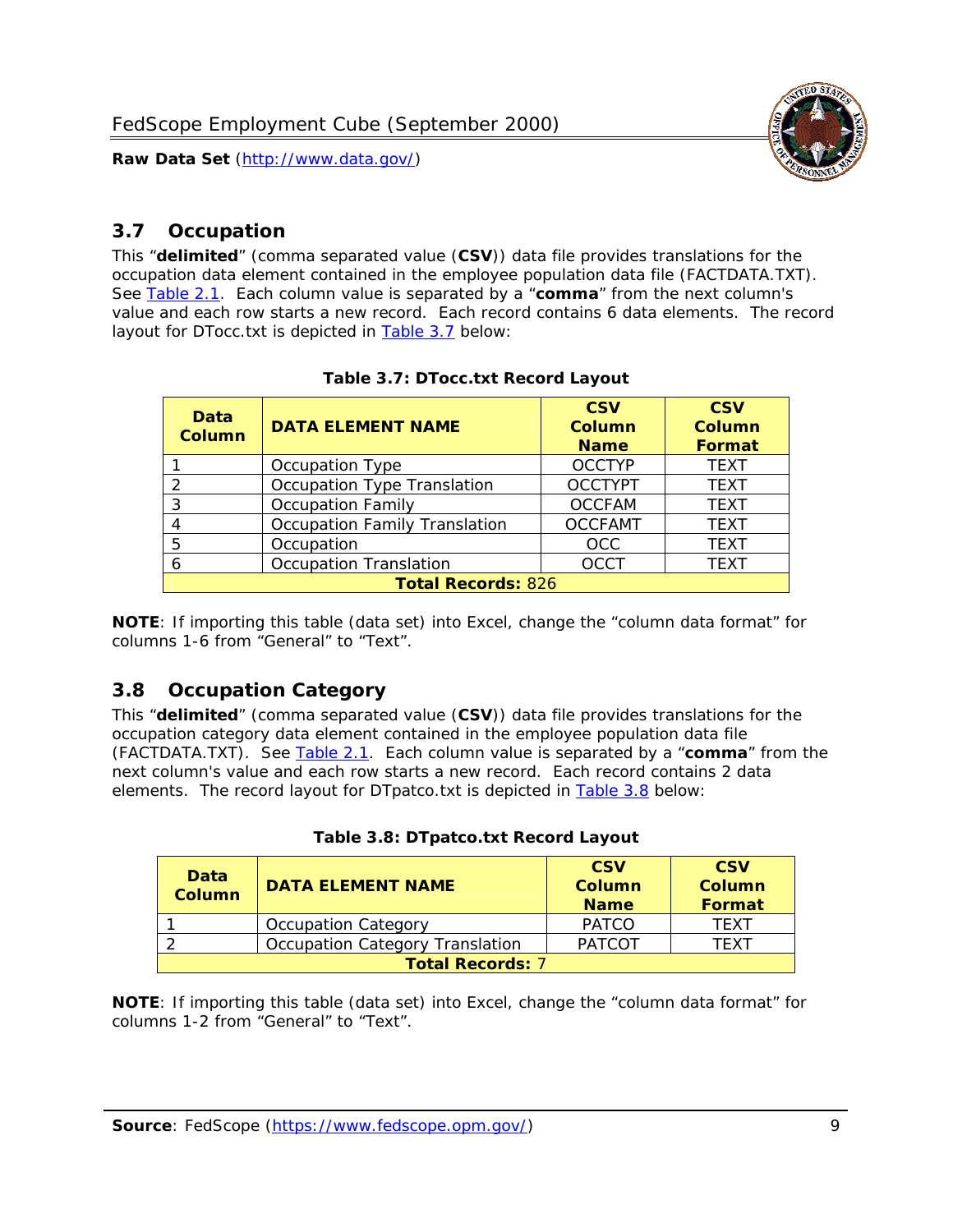

#### <span id="page-10-0"></span>*3.9 Pay Plan & Grade*

<span id="page-10-4"></span>This "**delimited**" (comma separated value (**CSV**)) data file provides translations for the pay plan & grade data element contained in the employee population data file (FACTDATA.TXT). See [Table 2.1](#page-4-1). Each column value is separated by a "**comma**" from the next column's value and each row starts a new record. Each record contains 7 data elements. The record layout for DTppgrd.txt is depicted in **Table 3.9** below:

<span id="page-10-2"></span>

| Data<br><b>Column</b>       | <b>DATA ELEMENT NAME</b>   | <b>CSV</b><br>Column<br><b>Name</b> | <b>CSV</b><br>Column<br><b>Format</b> |
|-----------------------------|----------------------------|-------------------------------------|---------------------------------------|
|                             | Pay Plan Type              | <b>PPTYP</b>                        | <b>TEXT</b>                           |
| $\mathcal{P}$               | Pay Plan Type Translation  | <b>PPTYPT</b>                       | <b>TEXT</b>                           |
| 3                           | Pay Plan Group             | <b>PPGROUP</b>                      | <b>TEXT</b>                           |
|                             | Pay Plan Group Translation | <b>PPGROUPT</b>                     | <b>TEXT</b>                           |
| 5                           | Pay Plan                   | <b>PAYPLAN</b>                      | <b>TEXT</b>                           |
| 6                           | Pay Plan Translation       | PAYPLANT                            | <b>TEXT</b>                           |
|                             | Pay Plan & Grade           | <b>PPGRD</b>                        | <b>TEXT</b>                           |
| <b>Total Records: 1,000</b> |                            |                                     |                                       |

#### **Table 3.9: DTppgrd.txt Record Layout**

**NOTE**: If importing this table (data set) into Excel, change the "column data format" for columns 1-7 from "General" to "Text".

## <span id="page-10-1"></span>*3.10 Salary Level*

<span id="page-10-5"></span><span id="page-10-3"></span>This "**delimited**" (comma separated value (**CSV**)) data file provides translations for the salary level data element contained in the employee population data file (FACTDATA.TXT). See [Table 2.1](#page-4-1). Each column value is separated by a "**comma**" from the next column's value and each row starts a new record. Each record contains 2 data elements. The record layout for DTsallvl.txt is depicted in [Table 3.10](#page-10-5) below:

| <b>Data</b><br>Column    | <b>DATA ELEMENT NAME</b>        | <b>CSV</b><br>Column<br><b>Name</b> | <b>CSV</b><br>Column<br><b>Format</b> |
|--------------------------|---------------------------------|-------------------------------------|---------------------------------------|
|                          | Salary Level                    | <b>SALLVL</b>                       | TFXT                                  |
|                          | <b>Salary Level Translation</b> | SAI I VI T                          | TEXT                                  |
| <b>Total Records: 19</b> |                                 |                                     |                                       |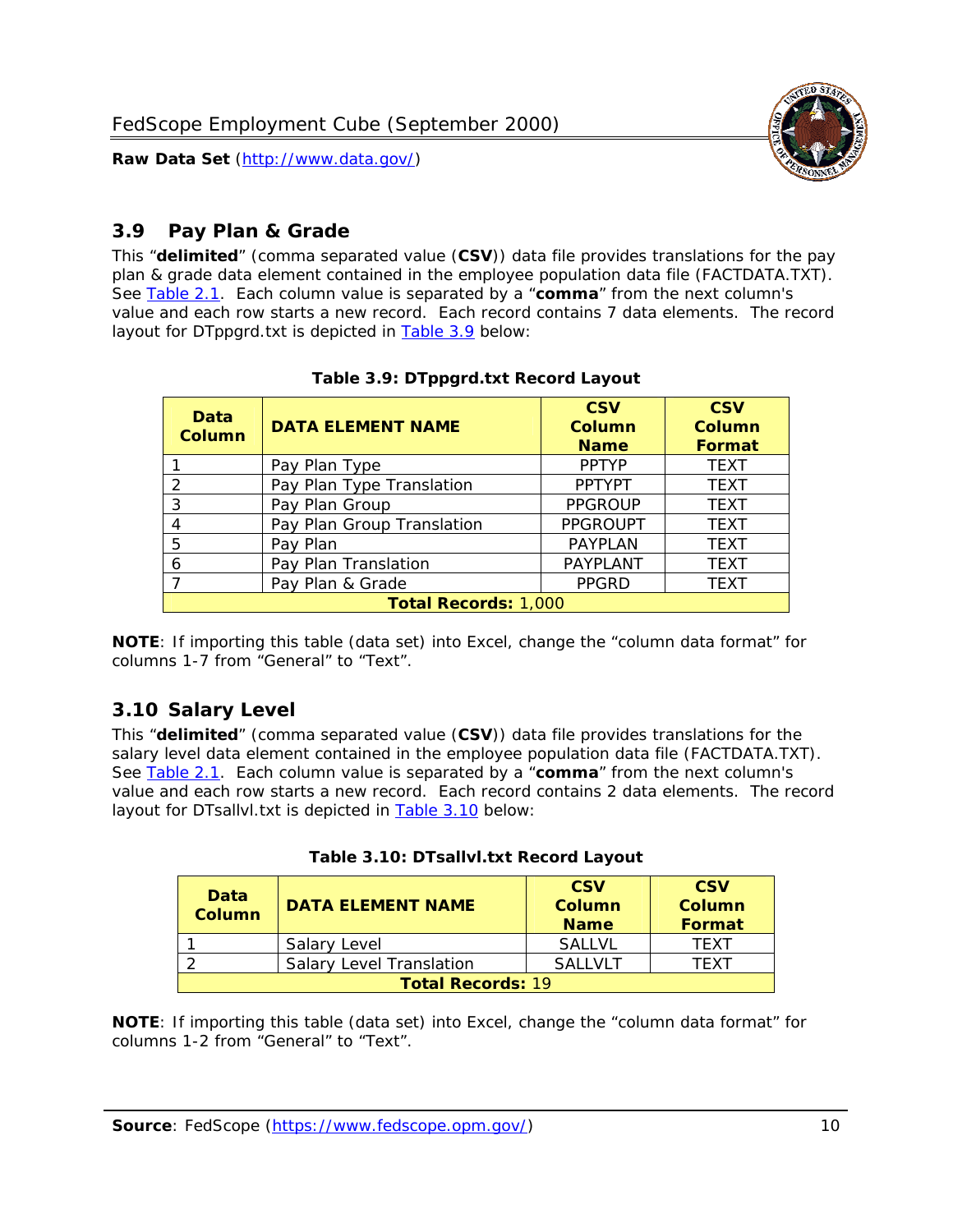

#### <span id="page-11-0"></span>*3.11 STEM Occupations*

<span id="page-11-4"></span>This "**delimited**" (comma separated value (**CSV**)) data file provides translations for the STEM occupations data element contained in the employee population data file (FACTDATA.TXT). See [Table 2.1](#page-4-1). Each column value is separated by a "**comma**" from the next column's value and each row starts a new record. Each record contains 6 data elements. The record layout for DTstemocc.txt is depicted in [Table 3.11](#page-11-4) below:

<span id="page-11-2"></span>

| <b>Data</b><br><b>Column</b> | <b>DATA ELEMENT NAME</b>                     | <b>CSV</b><br><b>Column</b><br><b>Name</b> | <b>CSV</b><br><b>Column</b><br>Format |
|------------------------------|----------------------------------------------|--------------------------------------------|---------------------------------------|
|                              | <b>STEM Occupation Aggregate</b>             | <b>STEMAGG</b>                             | <b>TEXT</b>                           |
|                              | <b>STEM Occupation Aggregate Translation</b> | <b>STEMAGGT</b>                            | <b>TEXT</b>                           |
| 3                            | <b>STEM Occupation Type</b>                  | <b>STEMTYP</b>                             | <b>TFXT</b>                           |
|                              | <b>STEM Occupation Type Translation</b>      | <b>STEMTYPT</b>                            | <b>TEXT</b>                           |
| 5                            | <b>STEM Occupation</b>                       | <b>STEMOCC</b>                             | <b>TEXT</b>                           |
|                              | <b>STEM Occupation Translation</b>           | <b>STEMOCCT</b>                            | <b>TEXT</b>                           |
| <b>Total Records: 67</b>     |                                              |                                            |                                       |

#### **Table 3.11: DTstemocc.txt Record Layout**

**NOTE**: If importing this table (data set) into Excel, change the "column data format" for columns 1-6 from "General" to "Text".

# <span id="page-11-1"></span>*3.12 Supervisory Status*

This "**delimited**" (comma separated value (**CSV**)) data file provides translations for the supervisory status data element contained in the employee population data file (FACTDATA.TXT). See [Table 2.1](#page-4-1). Each column value is separated by a "**comma**" from the next column's value and each row starts a new record. Each record contains 4 data elements. The record layout for DTsuper.txt is depicted in [Table 3.12](#page-11-5) below:

<span id="page-11-5"></span><span id="page-11-3"></span>

| Data<br><b>Column</b>   | <b>DATA ELEMENT NAME</b>              | <b>CSV</b><br>Column<br><b>Name</b> | <b>CSV</b><br><b>Column</b><br>Format |
|-------------------------|---------------------------------------|-------------------------------------|---------------------------------------|
|                         | <b>Supervisory Status Type</b>        | <b>SUPFRTYP</b>                     | <b>TEXT</b>                           |
|                         | Supervisory Status Type Translation   | <b>SUPERTYPT</b>                    | <b>TEXT</b>                           |
|                         | <b>Supervisory Status</b>             | <b>SUPERVIS</b>                     | <b>TEXT</b>                           |
|                         | <b>Supervisory Status Translation</b> | <b>SUPERVIST</b>                    | <b>TEXT</b>                           |
| <b>Total Records: 7</b> |                                       |                                     |                                       |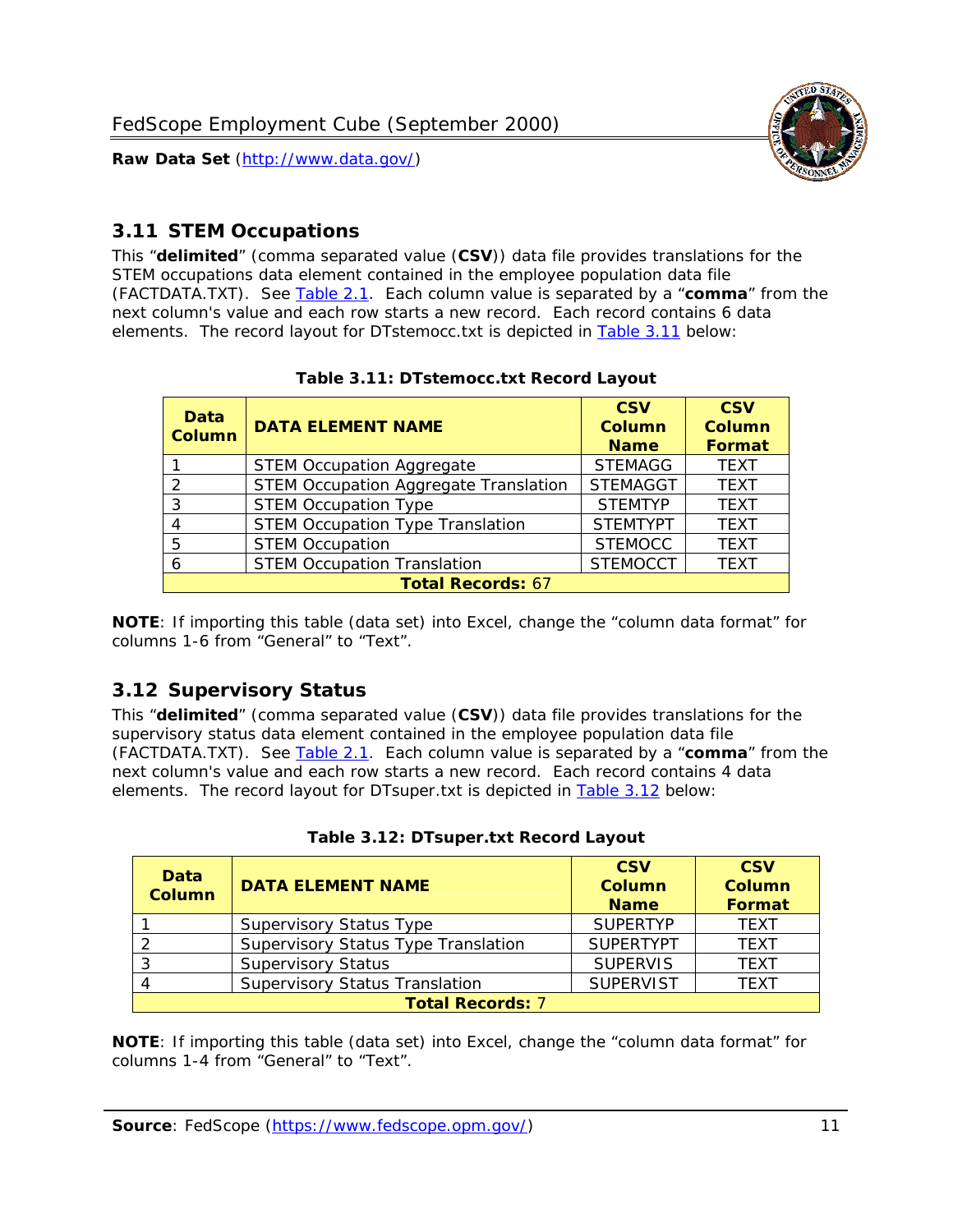

### <span id="page-12-0"></span>*3.13 Type of Appointment*

This "**delimited**" (comma separated value (**CSV**)) data file provides translations for the type of appointment data element contained in the employee population data file (FACTDATA.TXT). See [Table 2.1](#page-4-1). Each column value is separated by a "**comma**" from the next column's value and each row starts a new record. Each record contains 4 data elements. The record layout for DTtoa.txt is depicted in [Table 3.13](#page-12-4) below:

<span id="page-12-4"></span><span id="page-12-2"></span>

| Data<br><b>Column</b>    | <b>DATA ELEMENT NAME</b>             | <b>CSV</b><br><b>Column</b><br><b>Name</b> | <b>CSV</b><br><b>Column</b><br>Format |
|--------------------------|--------------------------------------|--------------------------------------------|---------------------------------------|
|                          | Type of Appointment Type             | <b>TOATYP</b>                              | <b>TFXT</b>                           |
|                          | Type of Appointment Type Translation | <b>TOATYPT</b>                             | <b>TEXT</b>                           |
|                          | Type of Appointment                  | <b>TOA</b>                                 | <b>TEXT</b>                           |
|                          | Type of Appointment Translation      | <b>TOAT</b>                                | <b>TFXT</b>                           |
| <b>Total Records: 21</b> |                                      |                                            |                                       |

#### **Table 3.13: DTtoa.txt Record Layout**

**NOTE**: If importing this table (data set) into Excel, change the "column data format" for columns 1-4 from "General" to "Text".

#### <span id="page-12-1"></span>*3.14 Work Schedule*

<span id="page-12-5"></span>This "**delimited**" (comma separated value (**CSV**)) data file provides translations for the work schedule data element contained in the employee population data file (FACTDATA.TXT). See [Table 2.1](#page-4-1). Each column value is separated by a "**comma**" from the next column's value and each row starts a new record. Each record contains 4 data elements. The record layout for DTwrksch.txt is depicted in [Table 3.14](#page-12-5) below:

<span id="page-12-3"></span>

| Data<br>Column           | <b>DATA ELEMENT NAME</b>       | <b>CSV</b><br><b>Column</b><br><b>Name</b> | <b>CSV</b><br>Column<br><b>Format</b> |
|--------------------------|--------------------------------|--------------------------------------------|---------------------------------------|
|                          | Work Schedule Type             | <b>WSTYP</b>                               | <b>TEXT</b>                           |
| 2                        | Work Schedule Type Translation | <b>WSTYPT</b>                              | <b>TFXT</b>                           |
| 3                        | Work Schedule                  | <b>WORKSCH</b>                             | <b>TFXT</b>                           |
|                          | Work Schedule Translation      | <b>WORKSCHT</b>                            | <b>TFXT</b>                           |
| <b>Total Records: 12</b> |                                |                                            |                                       |

| Table 3.14: DTwrksch.txt Record Layout |
|----------------------------------------|
|----------------------------------------|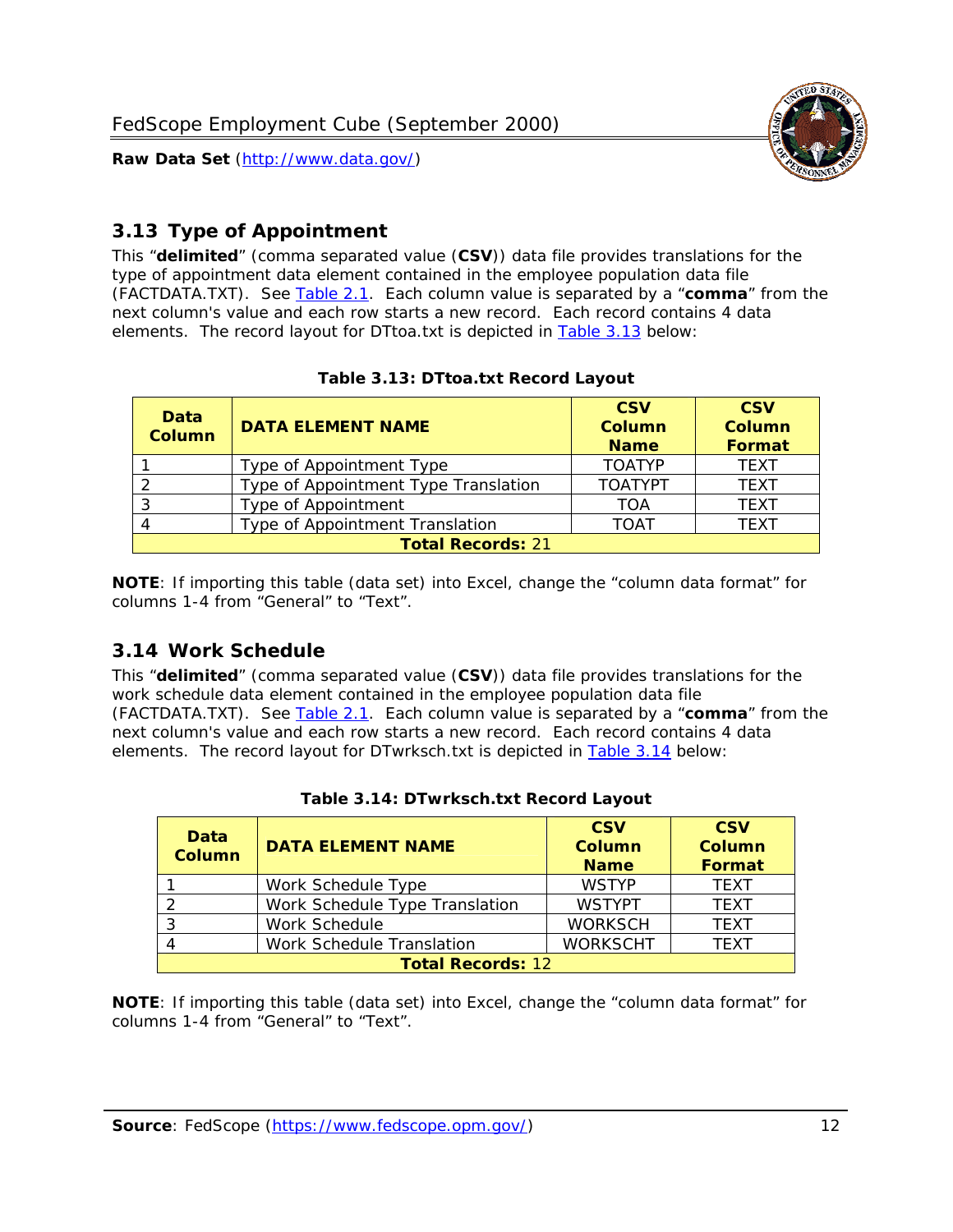

#### <span id="page-13-0"></span>*3.15 Work Status*

<span id="page-13-4"></span><span id="page-13-2"></span>This "**delimited**" (comma separated value (**CSV**)) data file provides translations for the work status data element contained in the employee population data file (FACTDATA.TXT). See [Table 2.1](#page-4-1). Each column value is separated by a "**comma**" from the next column's value and each row starts a new record. Each record contains 2 data elements. The record layout for DTwkstat.txt is depicted in [Table 3.15](#page-13-4) below:

| Data<br><b>Column</b>   | <b>DATA ELEMENT NAME</b>       | <b>CSV</b><br>Column<br><b>Name</b> | <b>CSV</b><br>Column<br><b>Format</b> |
|-------------------------|--------------------------------|-------------------------------------|---------------------------------------|
|                         | <b>Work Status</b>             | <b>WORKSTAT</b>                     | TFXT                                  |
|                         | <b>Work Status Translation</b> | <b>WORKSTATT</b>                    | TFXT                                  |
| <b>Total Records: 2</b> |                                |                                     |                                       |

#### **Table 3.15: DTwkstat.txt Record Layout**

**NOTE**: If importing this table (data set) into Excel, change the "column data format" for columns 1-2 from "General" to "Text".

#### <span id="page-13-1"></span>*3.16 Date*

<span id="page-13-5"></span><span id="page-13-3"></span>This "**delimited**" (comma separated value (**CSV**)) data file provides translations for the status file month date data element contained in the employee population data file (FACTDATA.TXT). See [Table 2.1](#page-4-1). Each column value is separated by a "**comma**" from the next column's value and each row starts a new record. Each record contains 2 data elements. The record layout for DTdate.txt is depicted in [Table 3.16](#page-13-5) below:

| Data<br><b>Column</b>   | <b>DATA ELEMENT NAME</b> | <b>CSV</b><br>Column<br><b>Name</b> | <b>CSV</b><br>Column<br><b>Format</b> |
|-------------------------|--------------------------|-------------------------------------|---------------------------------------|
|                         | File Date                | <b>DATECODE</b>                     | TFXT                                  |
|                         | File Date Translation    | <b>DATECODET</b>                    | TFXT                                  |
| <b>Total Records: 1</b> |                          |                                     |                                       |

**Table 3.16: DTdate.txt Record Layout**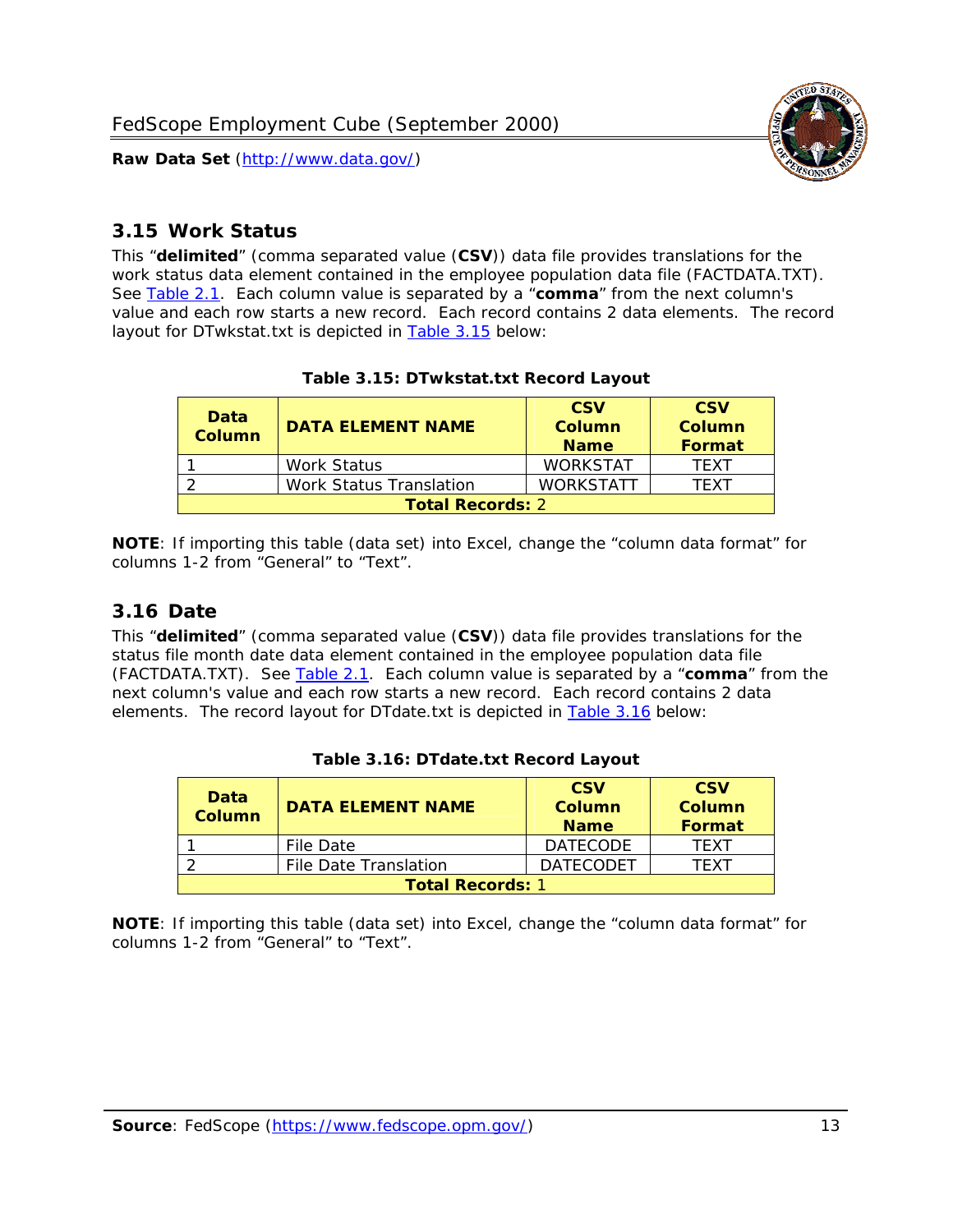

### <span id="page-14-0"></span>*3.17 Employment*

There is no translation file for this data element. Every record in the employee population data file (FACTDATA.TXT) contains a value of "1" for this field. See Chapter [4.17](#page-16-8) for definition of **Employment**.

#### <span id="page-14-1"></span>*3.18 Average Salary*

There is no translation file for this data element. See Chapter [4.18](#page-17-1) for definition of [Average](#page-17-1) **[Salary](#page-17-1) [Average Salary.](#page-17-1)** 

#### <span id="page-14-2"></span>*3.19 Average Length of Service*

There is no translation file for this data element. See Chapter [4.19](#page-17-2) for definition of [Average](#page-17-2) Length of Service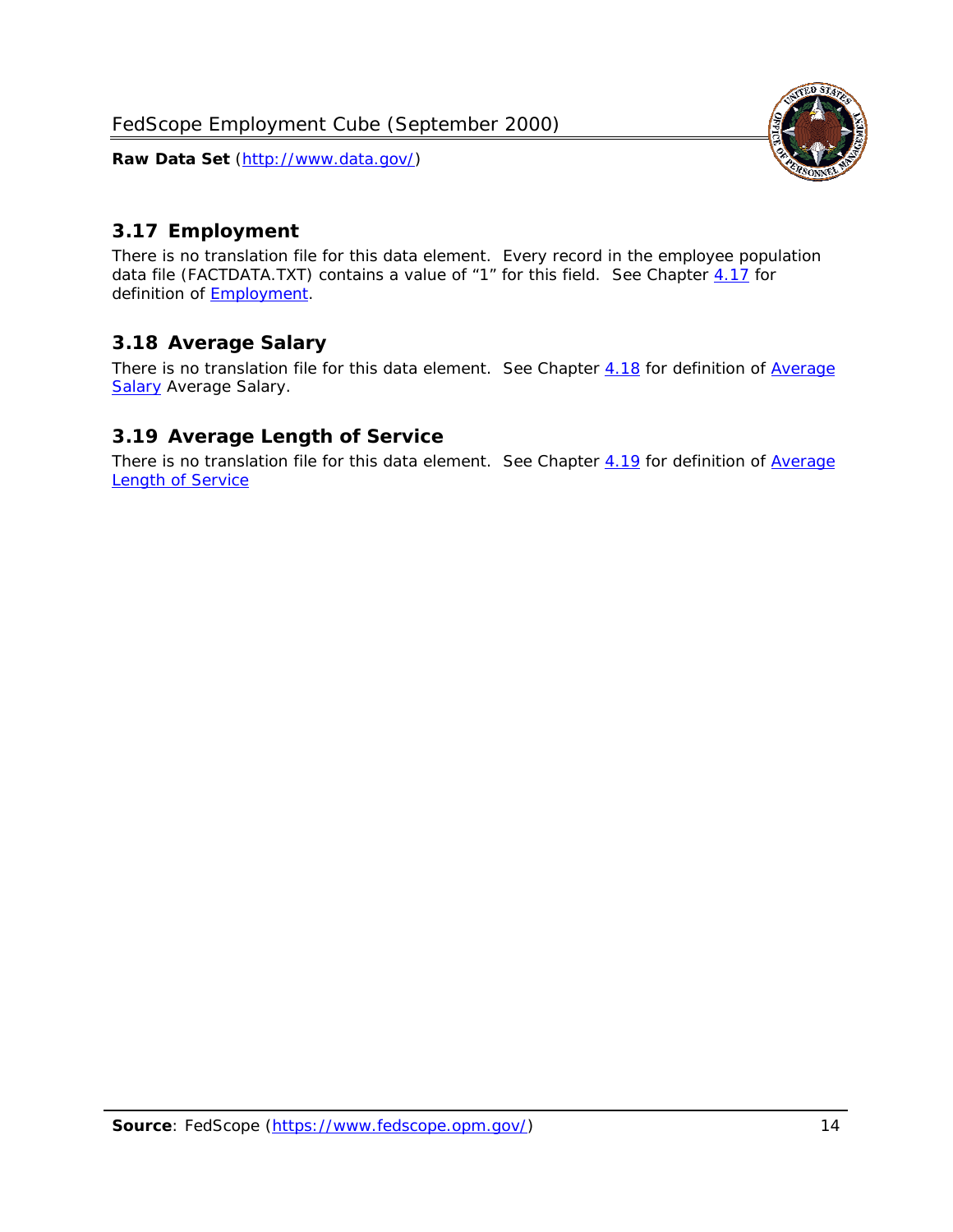

# <span id="page-15-0"></span>**4 DATA DEFINITIONS**

#### <span id="page-15-1"></span>*4.1 Agency*

The employing organization.

#### <span id="page-15-2"></span>*4.2 Location*

The official duty station of an employee. Locations in the United States are defined in terms of states. Locations outside the United States are defined in terms of countries and U.S. territories.

#### <span id="page-15-3"></span>*4.3 Age*

An employee's age. Age is displayed in five-year intervals, except for an initial interval of less than 20 years and a final interval of 65 years or more.

#### <span id="page-15-4"></span>*4.4 Education Level*

The extent of an employee's educational attainment from an accredited institution.

#### <span id="page-15-5"></span>*4.5 General Schedule & Equivalent Grade*

The General Schedule grade for pay plans in the General Schedule and Equivalent pay plan category (See [Pay Plan & Grade](#page-16-0)).

#### <span id="page-15-6"></span>*4.6 Length of Service*

The number of years of Federal civilian employment, creditable military service, and other service made creditable by specific legislation. Length of service is grouped by five-year intervals, except for:

- a. the initial intervals of less than 1 year, 1-2 years, and 3-4 years and
- b. the final interval of 35 years or more.

#### <span id="page-15-7"></span>*4.7 Occupation*

An employee's occupation as defined by the Office of Personnel Management (OPM).

#### <span id="page-15-8"></span>*4.8 Occupation Category*

Occupational categories are defined by the educational requirements of the occupation and the subject matter and level of difficulty or responsibility of the work.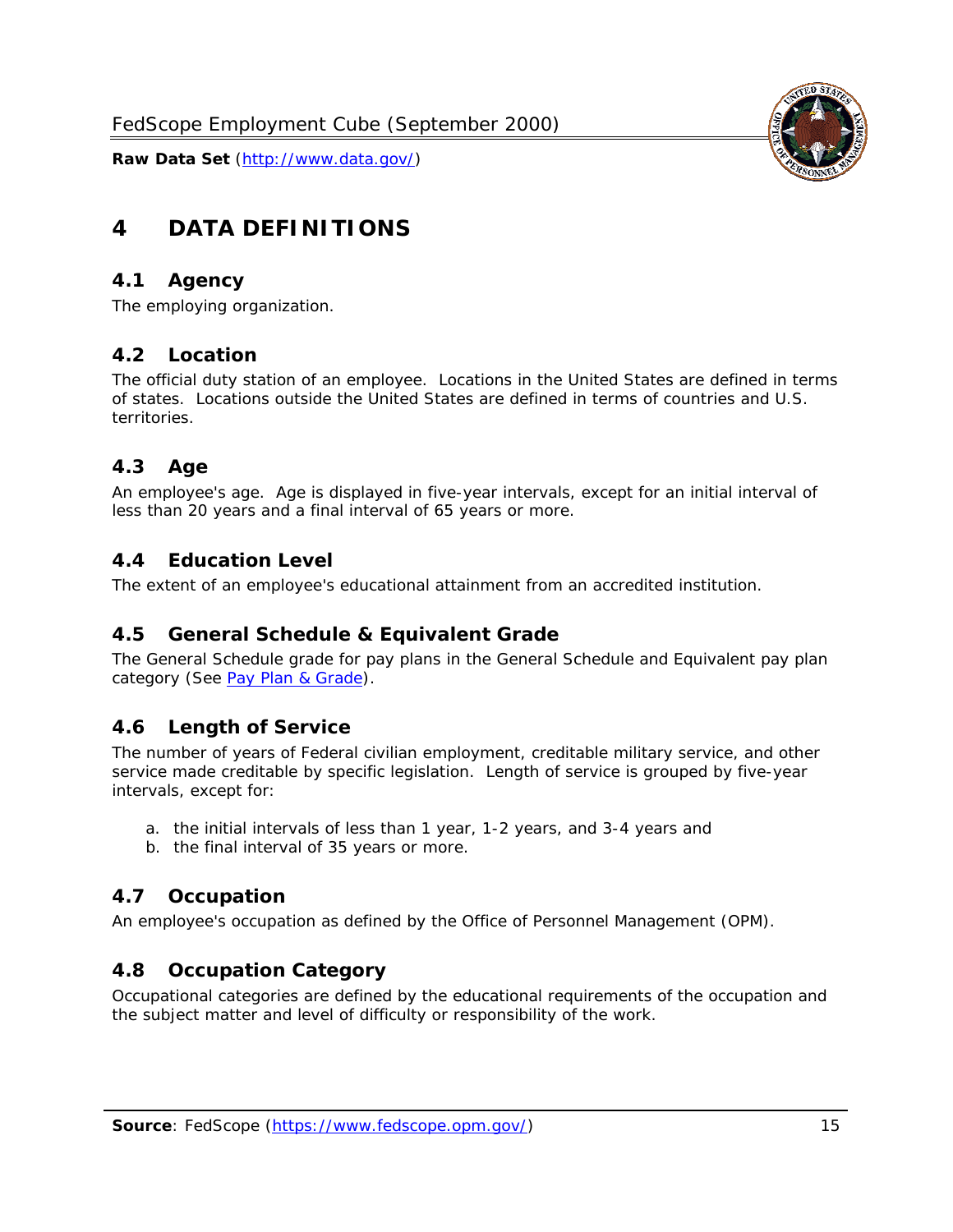<span id="page-16-0"></span>

The pay system and, where applicable, the grade used to determine an employee's basic pay rate. Grade denotes a hierarchical position in a pay plan and is sometimes referred to as level, class, rank, or pay band.

# <span id="page-16-1"></span>*4.10 Salary Level*

An employee's adjusted basic pay, which is an annualized rate of pay. Adjusted basic pay is the sum of an employee's rate of basic pay plus any locality comparability payment and/or special pay adjustment for law enforcement officers. Salaries are grouped by \$10,000 intervals, except for an initial interval of less than \$20,000 and a final interval of \$180,000 or more.

An employee's actual earnings may be more or less than the annualized rate because of factors such as overtime, shift differentials, less than full time work, or leave without pay.

## <span id="page-16-2"></span>*4.11 STEM Occupations*

Listing of occupations grouped into the following four occupational series:

- 1. **S**cience
- 2. **T**echnology
- 3. **E**ngineering
- 4. **M**athematics

#### <span id="page-16-3"></span>*4.12 Supervisory Status*

The nature of managerial, supervisory, or non-supervisory responsibility assigned to an employee's position.

#### <span id="page-16-4"></span>*4.13 Type of Appointment*

An employee's appointment in terms of permanence and competitiveness.

#### <span id="page-16-5"></span>*4.14 Work Schedule*

The time basis on which an employee is scheduled to work.

#### <span id="page-16-6"></span>*4.15 Work Status*

A combination of Type of Appointment and Work Schedule data elements. The Work Status data element is limited to "Non-Seasonal Full Time Permanent" and "Other Employees".

#### <span id="page-16-7"></span>*4.16 Date*

<span id="page-16-8"></span>The file date (e.g. September 2000 represented by 200009).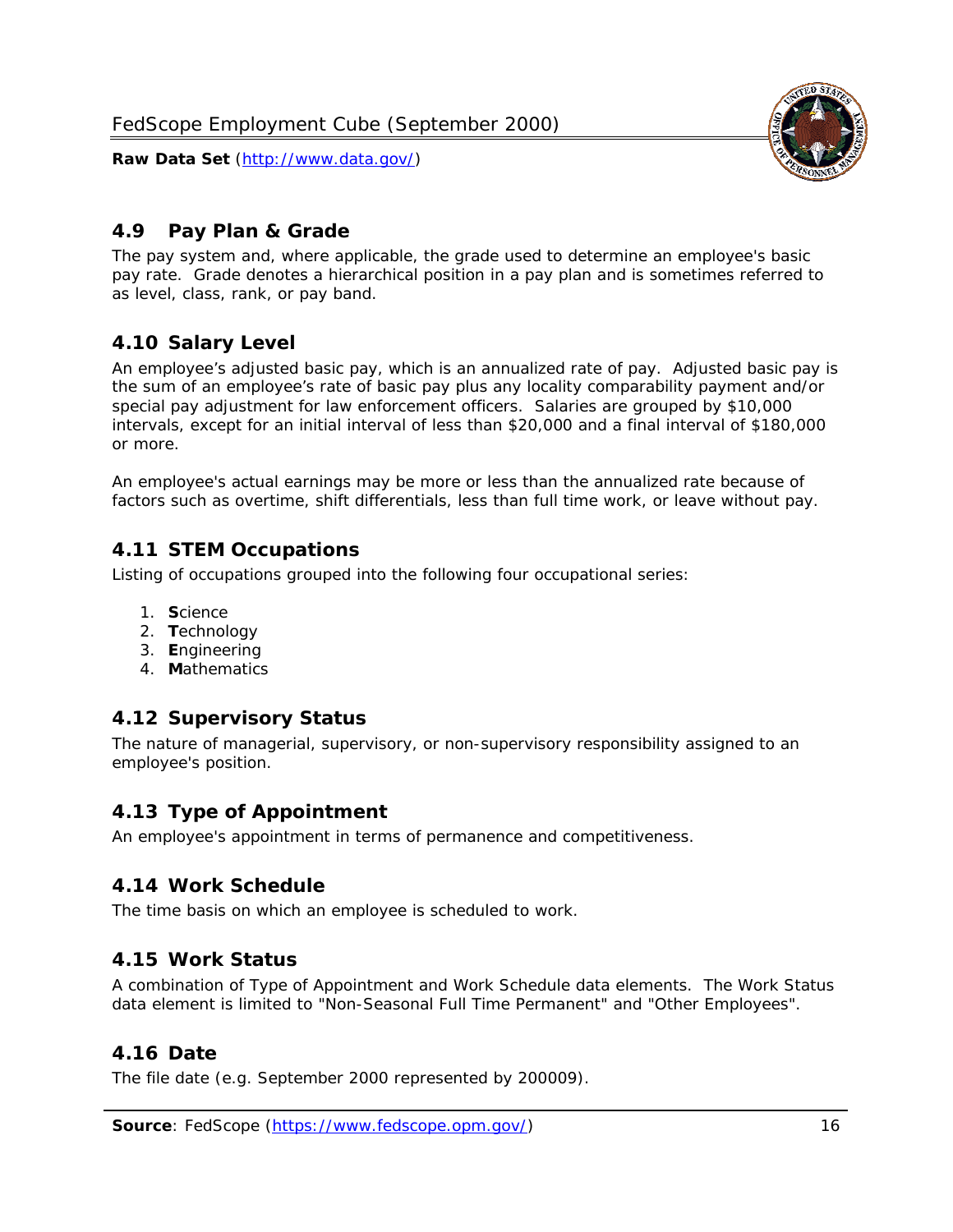

### <span id="page-17-0"></span>*4.17 Employment*

A measure representing the number of employees in pay status at the end of the quarter (or end of the pay period prior to the end of the quarter).

#### <span id="page-17-1"></span>*4.18 Average Salary*

A measure representing the average adjusted basic pay, an annualized rate of pay. Adjusted basic pay is the sum of an employee's rate of basic pay and any locality comparability payment and/or special pay adjustment for law enforcement officers.

An employee's actual earnings may be more or less than the annualized rate because of factors such as overtime, shift differentials, less than full time work, or leave without pay.

Invalid salary values are excluded from the average. A large number of invalid values could invalidate the average. To obtain counts of invalid values, display the data using the Salary Level dimension (See [Salary Level\)](#page-16-1).

#### <span id="page-17-2"></span>*4.19 Average Length of Service*

A measure representing the average number of years of Federal civilian employment and creditable military service.

Invalid values are excluded from the average. A large number of invalid values could invalidate the average. To obtain counts of invalid values, display the data using the Length of Service dimension (See [Length of Service](#page-15-6)).